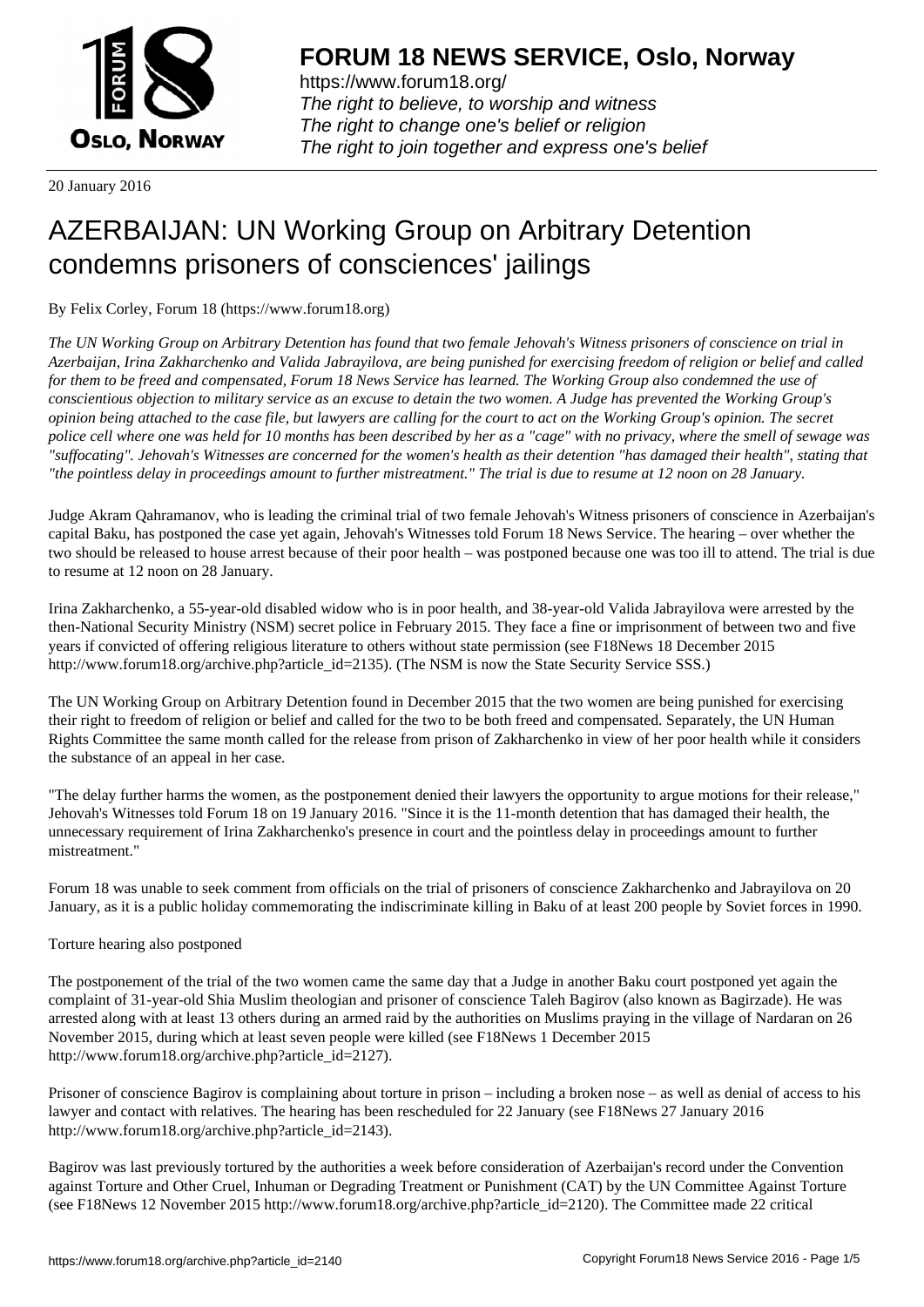## should "apply a zero-tolerance approach to the continuing problem of torture, and to the practice of impunity" (see CAT/C/AZE/CO/4

http://tbinternet.ohchr.org/\_layouts/treatybodyexternal/Download.aspx?symbolno=CAT%2fC%2fAZE%2fCO%2f4&Lang=en).

Under the Convention against Torture, Azerbaijan is obliged to arrest any person suspected on good grounds of having committed torture and try them under criminal law which makes "these offences punishable by appropriate penalties which take into account their grave nature" (see Forum 18's Azerbaijan religious freedom survey http://www.forum18.org/archive.php?article\_id=2081).

A wide-ranging state crackdown continues on people exercising human rights Azerbaijan's government has solemn international obligations to protect, including the arrest and jailing as prisoners of conscience of many lawyers, journalists, human rights defenders and public figures the government dislikes.

The many prisoners of conscience include Muslims and Jehovah's Witnesses exercising their freedom of religion or belief (see eg. F18News 16 December 2015 http://www.forum18.org/archive.php?article\_id=2134), and a conscientious objector to military service (see eg. F18News 19 November 2015 http://www.forum18.org/archive.php?article\_id=2123). The UN Working Group also condemned Azerbaijan's failure to provide a civilian alternative service for conscientious objectors to military service (see below.)

UN Working Group on Arbitrary Detention condemns jailings

Following the two women's arrests, Jehovah's Witnesses brought the case of prisoners of conscience Zakharchenko and Jabrayilova to the UN Working Group on Arbitrary Detention. As well as detailing in their complaint the lack of legal basis and due process in the arrest and detention of the two prisoners of conscience, Jehovah's Witnesses also commented on government suggestions that it had to give permission for people to exercise their freedom of religion or belief.

They noted that former UN Special Rapporteur on Freedom of Religion or Belief Asma Jahangir had in her 2010 annual report reiterated that "governments should widely inform the population, including appropriate law enforcement agencies, about the principle that registration does not constitute a precondition for practicing ones religion or belief" (A/65/207).

In an opinion, adopted on 2 December 2015 (A/HRC/WGAD/2015) and transmitted that same month to Azerbaijan's government, which Forum 18 has seen, the Working Group condemned the arrest and continued detention of the two prisoners of conscience. It found that Azerbaijan has broken three articles of both the Universal Declaration of Human Rights (UDHR) and the International Covenant on Civil and Political Rights (ICCPR).

"Ms. Zakharchenko and Ms. Jabrayilova have been deprived liberty for peacefully exercising the rights to freedom of religion and belief, as guaranteed under article 18 ["Freedom of thought, conscience and religion"] of the UDHR and article 18 ["Freedom of thought, conscience and religion"] of the ICCPR."

The Working Group also found that the two prisoners of conscience "have been deprived liberty for the reason of discrimination based on their religion in violation of article 7 ["Right to equality and non-discrimination"] of the UDHR and article 26 ["Right to equality and non-discrimination"] of the ICCPR."

It also considered that the "non observance of the international norms established in article 9 ["Freedom from arbitrary arrest, detention or exile"] of the UDHR and article 9 ["Liberty and security of person"] of the ICCPR is of such gravity as to give the deprivation of liberty of Ms. Zakharchenko and Ms. Jabrayilova arbitrary character."

In conclusion, the Working Group called on Azerbaijan to release both prisoners of conscience, "and accord them an enforceable right to compensation in accordance with article 9(5) of the ICCPR".

ICCPR Article 9(5) states that "Anyone who has been the victim of unlawful arrest or detention shall have an enforceable right to compensation". Azerbaijan ratified the ICCPR in 1992.

UN Human Rights Committee also demands Zakharchenko's release

In response to a separate appeal in Zakharchenko's case, lodged on 27 November 2015 because of her critical state of health, the UN Human Rights Committee asked for "interim measures" from the Azerbaijani authorities, according to a 3 December 2015 letter from the Committee seen by Forum 18.

The Committee asked that Zakharchenko be freed from prison urgently while it continued to investigate the substance of the complaint. The Committee communicated this request to the Azerbaijani authorities immediately (see F18News 9 December 2015 http://www.forum18.org/archive.php?article\_id=2131).

Postponed again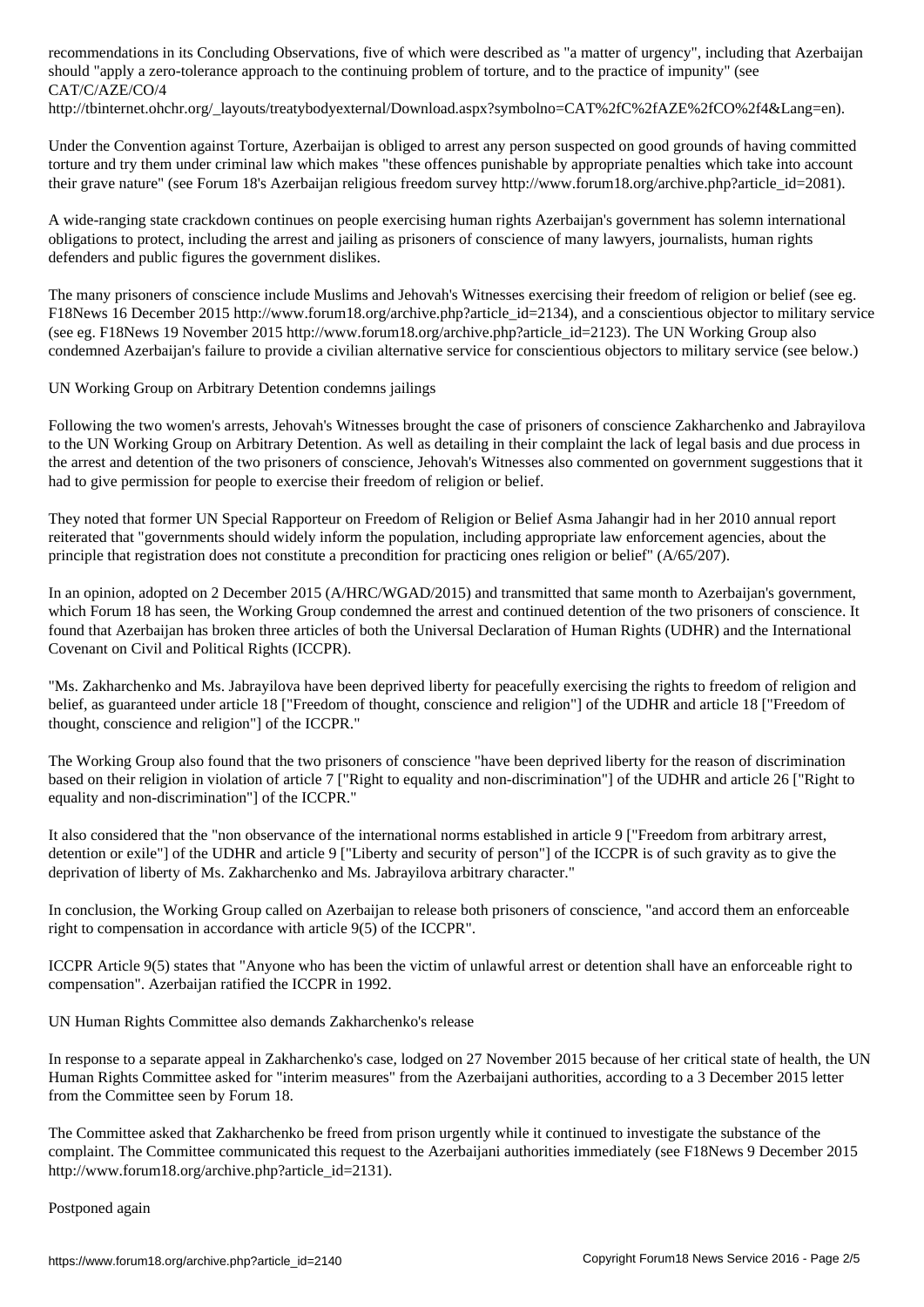On 14 January 2016, Judge Qahramanov of Baku's Pirallahi District Court again postponed the trial of prisoners of conscience Zakharchenko and Jabrayilova. He claimed that he could not hold the hearing without Zakharchenko, whose poor health did not allow her to appear in court.

Jehovah's Witnesses told Forum 18 that they see no reason why a hearing to decide on prisoner of conscience Jabrayilova's request to be transferred from prison needs to be delayed. She has her own lawyers and is available to attend court.

Prisoner of conscience Zakharchenko's lawyer Konul Talibova intends to ask the Court to comply with the UN Working Group's call for her to be released from prison and compensated. "The postponement of the hearing to deal with a motion for release on the ground that she has health problems and hence cannot be physically present in person is somewhat disingenuous in these circumstances," Jehovah's Witnesses told Forum 18.

The defence team for both prisoners of conscience have already asked the Court to free both women in line with the Working Group's opinion, but have been denied the opportunity to do this in person (see below).

## Long-running trial

Prisoners of conscience Zakharchenko and Jabrayilova have been in pre-trial detention since their arrest in February 2015 and are being tried under Criminal Code Article 167-2.2.1. Article 167-2 punishes: "Production, sale and distribution of religious literature, religious items and other informational materials of religious nature with the aim of import, sale and distribution without appropriate authorisation", and Article 167-2.2.1 applies this "crime" to an "organised group" with a punishment of a fine or imprisonment for two to five years. Both prisoners of conscience deny any guilt in exercising their right to freedom of religion or belief.

The criminal trial began with a preliminary hearing on 10 December 2015. The next hearing – on 17 December - was open and was attended by a number of local Jehovah's Witnesses and immediate relatives of both women (see F18News 18 December 2015 http://www.forum18.org/archive.php?article\_id=2135). The prisoners of conscience were represented by their own lawyers, plus a state-appointed defence lawyer for Zakharchenko.

Prisoner of conscience Zakharchenko's state-appointed lawyer asked for a copy of the religious publication she is accused of distributing, a booklet called "Teach Your Children". The judge refused to satisfy this application, arguing that the problem was not in the publication, but in distributing it without proper permission.

Prisoner of conscience Jabrayilova's own lawyer, Yashar Musayev, applied for her to be able to sit beside him rather than in the courtroom's metal cage. Judge Qahramanov refused this, claiming it would violate security rules.

"Exhausted and manifestly under considerable emotional stress"

Prisoner of conscience Zakharchenko's own lawyer Talibova applied for the prisoner of conscience to be transferred to house arrest, referring to the UN Human Rights Committee's 3 December request for her urgent release from prison. Judge Qahramanov refused to attach the Committee's letter to the case file, claiming this was because it was a copy rather than the original.

But Talibova did succeed in getting prisoner of conscience Zakharchenko transferred on 2 January 2016 to a prison hospital, Jehovah's Witnesses told Forum 18. They are pleased Zakharchenko is receiving some medical treatment in the prison hospital, but expressed continued concern over Jabrayilova as she is "exhausted and manifestly under considerable emotional stress".

The next trial hearing was held on 7 January, but lasted for only about 10 minutes. The trial was then adjourned to the morning of 14 January.

The alleged reason for the 7 January adjournment was that Zakharchenko was not present and Judge Qahramanov did not want to proceed without her. The adjournment meant that the prisoners of consciences' lawyers were unable to file for the women to be freed and compensated, based on the UN Working Group's opinion. So the defence team had to lodge the application to Pirallahi District Court by post.

Smell of sewage in cage cell "suffocating"

Prisoner of conscience Jabrayilova described conditions in the then-NSM secret police Investigation Prison as bad. The two women were held there from February until 4 December 2015 (see F18News 4 December 2015 http://www.forum18.org/archive.php?article\_id=2135). "She called her confinement room a 'cage', rather than a cell, in that there was no privacy and everything was exposed to the sight of others," Jehovah's Witnesses note. "The smell of sewage in this 'cage' was suffocating."

Conditions in the then-NSM (now SSS) Investigation Prison are known to be harsh and Azerbaijan has refused to allow publication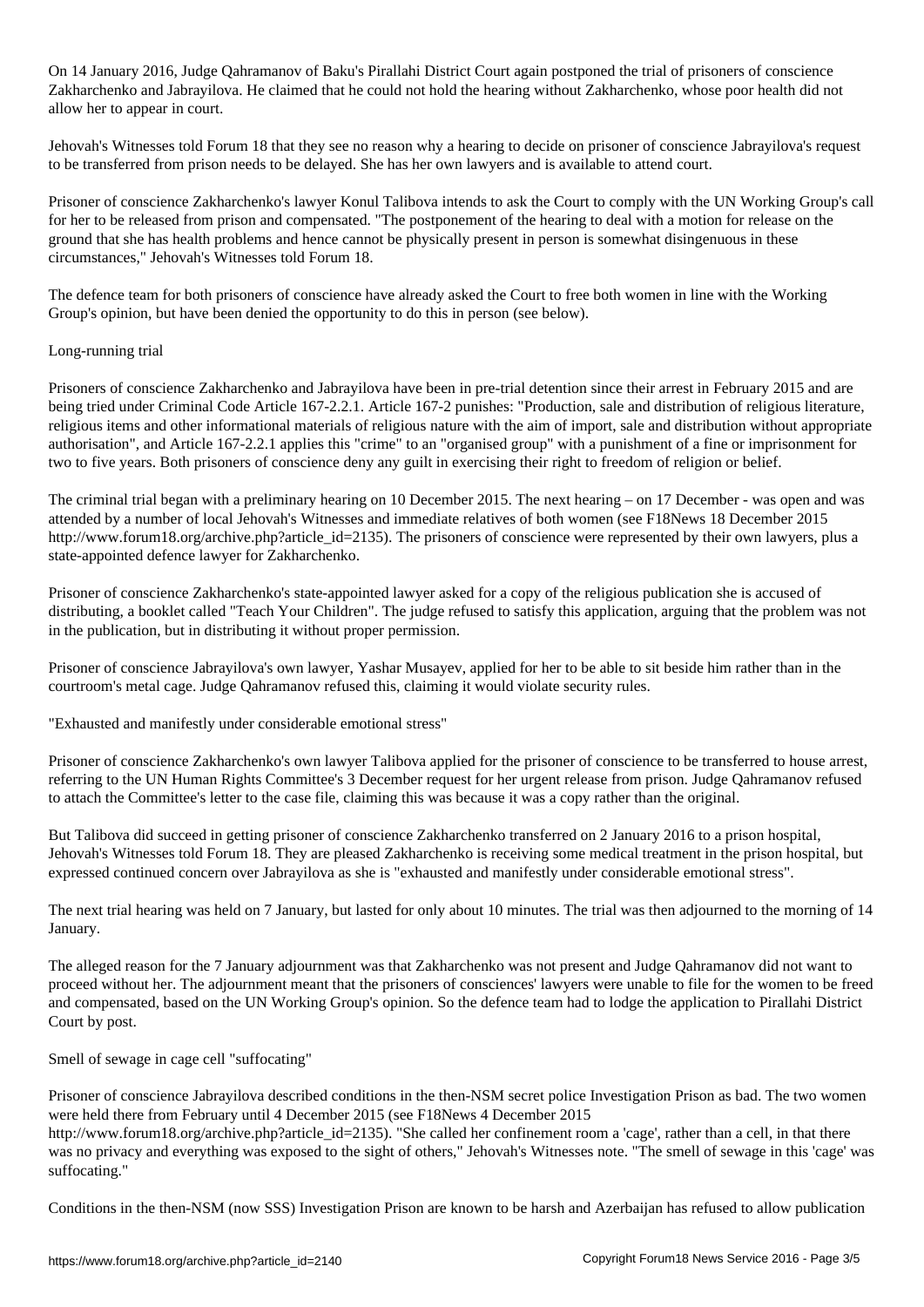freedom survey http://www.forum18.org/archive.php?article\_id=2081).

Officials constantly demanded money. Prisoners who shared the cell stated that they had been asked to pay bribes of 30,000 Manats (about 166,430 Norwegian Kroner, 17,230 Euros, or 18,800 US Dollars) to get out.

Jabrayilova noted that conditions at the Justice Ministry's Kurdakhani Investigation Prison, to which they were transferred in early December 2015, were much better than at the secret police Investigation Prison. The Justice Ministry Investigation Prison is in Kurdakhani, in Sabunchu District in north-eastern Baku. Its address is:

AZ-1104, Baki shahari

Sabunchu rayonu

Zabrat-2 qasabasi

Baki Istintaq tacridxanasi

Azerbaijan

Conscientious objection excuse condemned

The Working Group's December 2015 opinion also condemned Azerbaijan's use of conscientious objection to military service as an excuse to detain the two prisoners of conscience, as well as the absence of any alternative civilian service provision.

"The Government's argument that because the State 'has not adopted legislation on alternative service, legal action has been taken against some followers of this community refusing to serve in the army' is irrelevant to the deprivation of liberty of Ms. Zakharchenko and Ms. Jabrayilova," the Working Group notes.

"In this regard, the Working Group also notes that more than six years ago, the Human Rights Committee expressed concern that no legal provision in Azerbaijan regulates the status of conscientious objectors to military service. Accordingly, in 2009, the Committee recommended Azerbaijan to adopt 'at an early date' a 'law exempting conscientious objectors from compulsory military service and providing for alternative civilian service' [see CCPR/C/AZE/CO/3

http://tbinternet.ohchr.org/\_layouts/treatybodyexternal/Download.aspx?symbolno=CCPR/C/AZE/CO/3&Lang=En]."

Also in 2009, the Human Rights Committee called on Azerbaijan to "take steps to ensure full respect for the right of freedom of religion or belief and ensure that its legislation and practices conform fully to the requirements of article 18 of the Covenant".

Before its accession to the Council of Europe in January 2001, Azerbaijan promised "to adopt, within two years of accession, a law on alternative service in compliance with European standards and, in the meantime, to pardon all conscientious objectors presently serving prison terms or serving in disciplinary battalions, allowing them instead to choose (when the law on alternative service has come into force) to perform non-armed military service or alternative civilian service".

One conscientious objector, 20-year-old Kamran Shikhaliyev, is serving a one-year sentence in a military disciplinary unit in Salyan Region south of Baku. This is his second consecutive sentence on the same charges (see F18News 19 November 2015 http://www.forum18.org/archive.php?article\_id=2123).

There are no signs that the government has any intention of keeping this promise and it has repeatedly prosecuted Jehovah's Witnesses for refusing to do compulsory military service. This has resulted in cases brought to the European Court of Human Rights (ECtHR) in Strasbourg (see Forum18's Azerbaijan religious freedom survey http://www.forum18.org/archive.php?article\_id=1690). (END)

For more background information see Forum 18's Azerbaijan religious freedom survey at http://www.forum18.org/archive.php?article\_id=2081.

More coverage of freedom of thought, conscience and belief in Azerbaijan is at http://www.forum18.org/Archive.php?query=&religion=all&country=23.

A compilation of Organisation for Security and Co-operation in Europe (OSCE) freedom of religion or belief commitments can be found at http://www.forum18.org/Archive.php?article\_id=1351.

For a personal commentary, by an Azeri Protestant, on how the international community can help establish religious freedom in Azerbaijan, see http://www.forum18.org/Archive.php?article\_id=482.